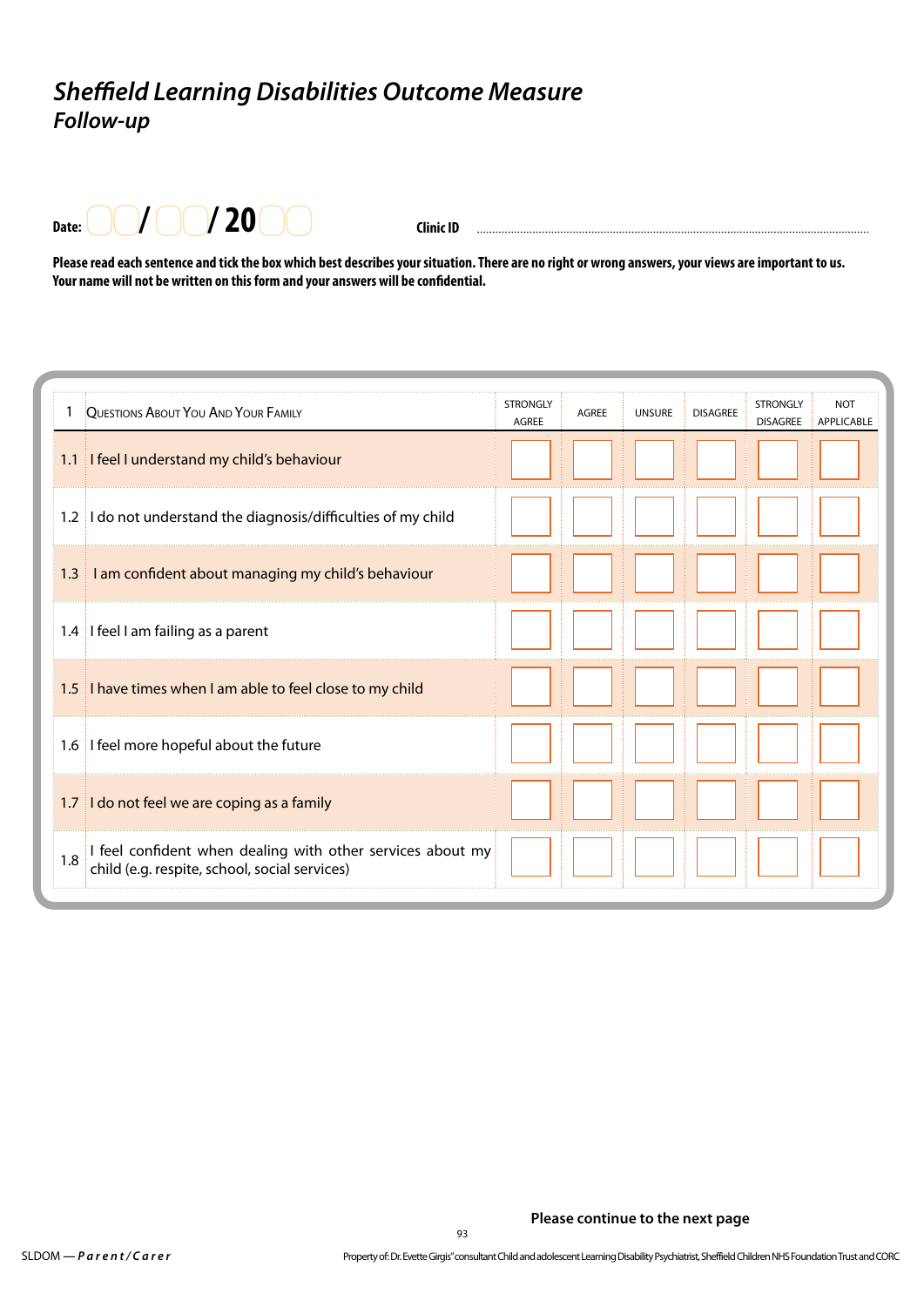| 2    | QUESTIONS ABOUT THE WAY THE TEAM WORKS                                                                       | <b>STRONGLY</b><br><b>AGREE</b> | <b>AGREE</b> | <b>UNSURE</b> | <b>DISAGREE</b> | <b>STRONGLY</b><br><b>DISAGREE</b> | <b>NOT</b><br><b>APPLICABLE</b> |
|------|--------------------------------------------------------------------------------------------------------------|---------------------------------|--------------|---------------|-----------------|------------------------------------|---------------------------------|
| 2.1  | I felt listened to by the team                                                                               |                                 |              |               |                 |                                    |                                 |
| 2.2  | I did not feel able to talk openly with the team                                                             |                                 |              |               |                 |                                    |                                 |
| 2.3  | I felt included in the goal setting and planning of the team's<br>work with our family                       |                                 |              |               |                 |                                    |                                 |
| 2.4  | I was not involved in the discussions around discharging my<br>child from the team                           |                                 |              |               |                 |                                    |                                 |
| 2.5  | I felt the people I saw in the team were working together to<br>help me                                      |                                 |              |               |                 |                                    |                                 |
| 2.6  | The team kept in touch with other services and professionals<br>(e.g. school, social services, respite care) |                                 |              |               |                 |                                    |                                 |
| 2.7  | My contact with the team made me feel that I was failing as<br>a parent/carer                                |                                 |              |               |                 |                                    |                                 |
| 2.8  | Appointments were usually at a convenient time for me                                                        |                                 |              |               |                 |                                    |                                 |
| 2.9  | Appointments were usually at a convenient place for me<br>(e.g. home, clinic, school)                        |                                 |              |               |                 |                                    |                                 |
| 2.10 | Relationships within our family have not improved following<br>my work with the team                         |                                 |              |               |                 |                                    |                                 |
|      |                                                                                                              |                                 |              |               |                 |                                    |                                 |